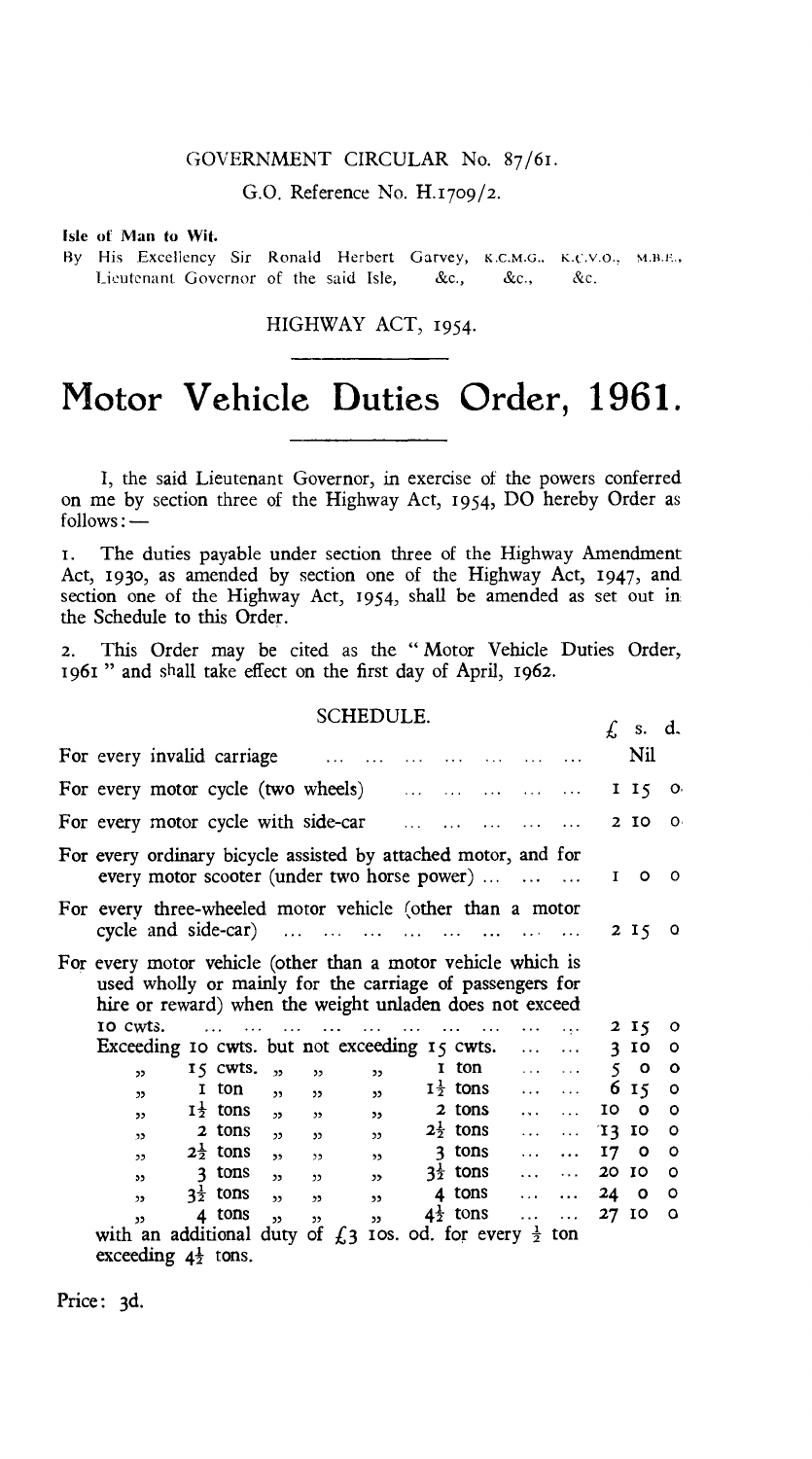|                                                                                                                       |                 |            |                          |                          |                          |                 |                        |   |   | £            | S <sub>1</sub> | d.       |
|-----------------------------------------------------------------------------------------------------------------------|-----------------|------------|--------------------------|--------------------------|--------------------------|-----------------|------------------------|---|---|--------------|----------------|----------|
| For every motor vehicle which is used wholly or mainly for<br>the carriage of passengers for hire or reward, when the |                 |            |                          |                          |                          |                 |                        |   |   |              |                |          |
| weight unladen does not exceed 10 cwts.                                                                               |                 |            |                          |                          |                          |                 |                        |   |   | $\mathbf{2}$ | 15             | o        |
| Exceeding 10 cwts. but not exceeding 15 cwts.                                                                         |                 |            |                          |                          |                          |                 |                        | . |   | 3            | 10             | $\circ$  |
| دد                                                                                                                    |                 | 15 cwts.   | ,                        | ,                        | $\ddot{\phantom{1}}$     | 1               | ton                    |   |   | 5            | o              | O        |
| $\mathbf{z}$                                                                                                          | 1               | ton        | $\overline{2}$           | ,,                       | $^{22}$                  |                 | $I^{\frac{1}{2}}$ tons |   | . | 6            | 15             | o        |
| 52                                                                                                                    |                 | $I_7$ tons | $\overline{\phantom{a}}$ | ,,                       | $\mathcal{D}$            |                 | 2 tons                 |   |   | 8            | $\circ$        | $\Omega$ |
| $\mathbf{v}$                                                                                                          |                 | 2 tons     | $\mathbf{v}$             | 33                       | دد                       |                 | $2\frac{1}{2}$ tons    |   | . | 9            | 5              | о        |
| $\mathcal{D}$                                                                                                         | $2\frac{1}{2}$  | tons       | ,                        | 22                       | $\mathbf{z}$             | 3.              | tons                   |   | . | 10           | 10             | O        |
| $\mathcal{D}$                                                                                                         | 3               | tons       | $\overline{1}$           | , 2, 3                   | 53                       |                 | $3\frac{1}{2}$ tons    |   |   | 12           | $\Omega$       | $\circ$  |
| $\mathbf{v}$                                                                                                          | $3\frac{1}{2}$  | tons       | ,,                       | ,                        | ,                        |                 | 4 tons                 |   | . | 14           | $\circ$        | $\circ$  |
| $\mathbf{v}$                                                                                                          | 4               | tons       | $\mathbf{v}$             | $\mathbf{v}$             | 55                       | $4\frac{1}{2}$  | tons                   |   |   | 16           | $\circ$        | $\circ$  |
| $\mathbf{z}$                                                                                                          | $4\frac{1}{2}$  | tons       | $\mathbf{A}$             | 33                       | $\mathbf{z}$             | 5.              | tons                   |   |   | 18           | $\Omega$       | $\Omega$ |
| ,,                                                                                                                    | ٢               | tons       | 55                       | $\overline{ }$           | $\overline{\phantom{a}}$ |                 | $5\frac{1}{2}$ tons    |   |   | 20           | o              | $\circ$  |
| $\mathcal{L}$                                                                                                         | $5\overline{2}$ | tons       | 52                       | 52                       | ,,                       |                 | 6 tons                 |   |   | 22           | $\circ$        | $\circ$  |
| 55                                                                                                                    |                 | 6 tons     | $\overline{1}$           | $\overline{\phantom{a}}$ | ,                        |                 | $6\frac{1}{2}$ tons    |   | . | 24           | o              | o        |
| $\mathcal{L}$                                                                                                         | $6\frac{1}{2}$  | tons       | $\overline{2}$           | $\mathbf{v}$             | ر د                      | 7               | tons                   |   |   | 26           | $\circ$        | O        |
| $\mathcal{L}$                                                                                                         |                 | tons       | $\mathbf{v}$             | 55                       | $\mathcal{L}$            | $7\overline{2}$ | tons                   |   |   | 28           | o              | o        |
| $\mathcal{L}$                                                                                                         | フキ              | tons       | $\ddot{ }$               | 33                       | ,                        | 8               | tons                   |   | . | 30           | $\circ$        | $\circ$  |

with an additional duty of  $f(z)$  for every  $\frac{1}{2}$  ton exceeding 8 tons.

- For every trailer drawn by a motor car to carry a weight exceeding  $\bar{x}$  ton but not exceeding  $\bar{y}$  tons  $\ldots$   $\ldots$  6 15 0 Exceeding 3 tons but not exceeding 6 tons  $\dots$   $\dots$   $\dots$  8 0 0
- Locomotive ploughing engines, tractors, agricultural tractors and other agricultural engines, which are not used on roads for hauling any objects except their own necessary gear, threshing appliances, farming implements, a living van for the accommodation of persons employed in connection with the vehicle or supplies of water or fuel required for the purposes of the vehicle or for agricultural purposes ; or for the hauling from one part of the land in the occupation of a person in whose name the vehicle is registered to another part of such land, agricultural produce of, or articles required for, such land ; or for hauling from such land to a railway station, quayside, or merchant's stores, or from any such places to such land, agricultural produce of, or articles required for such land  $I_{5}$  o
- Vehicles designed, constructed and used for the purpose of trench digging (and other excavation work) or any kind of excavating or shovelling work which are used on roads only for that purpose, or for the purpose of proceeding to and from the place where they are to be used for that purpose, and when so proceeding neither carry nor haul any load other than is necessary for their propulsion or equipment  $\cdots$   $\cdots$   $\cdots$   $\cdots$   $\cdots$   $\cdots$   $\cdots$   $\cdots$   $\cdots$   $\cdots$   $\cdots$   $\cdots$   $\cdots$   $\cdots$   $\cdots$   $\cdots$   $\cdots$   $\cdots$   $\cdots$   $\cdots$   $\cdots$   $\cdots$   $\cdots$   $\cdots$   $\cdots$   $\cdots$ Motor mowing machines ... ... ... ... ... ... ... ... 5 0

2